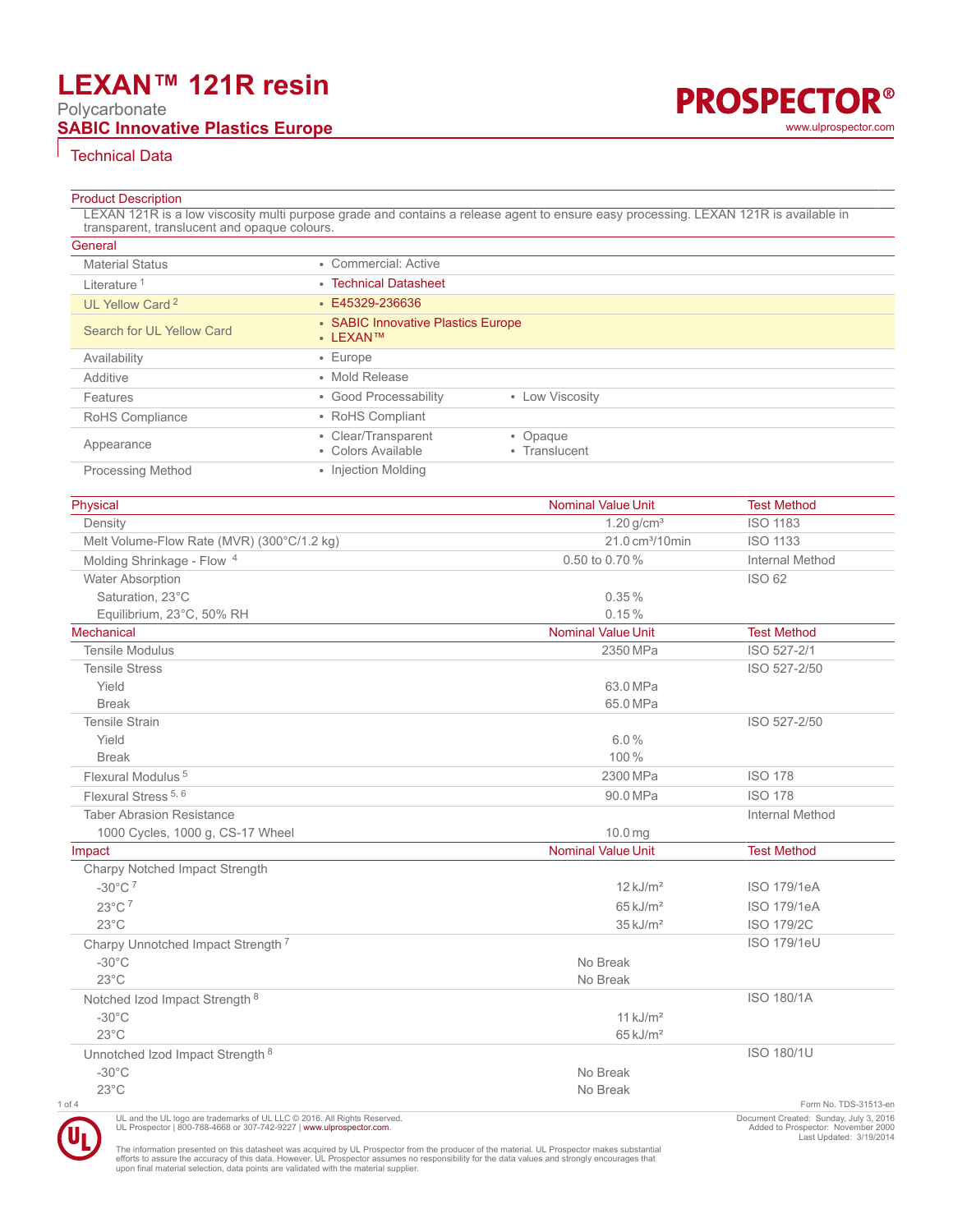#### **LEXAN™ 121R resin**

Polycarbonate **SABIC Innovative Plastics Europe** 

# **PROSPECTOR®**

| www.ulprospector.com |
|----------------------|
|                      |

| <b>Hardness</b>                          | <b>Nominal Value Unit</b>  | <b>Test Method</b> |
|------------------------------------------|----------------------------|--------------------|
| Ball Indentation Hardness (H 358/30)     | 95.0 MPa                   | ISO 2039-1         |
| <b>Thermal</b>                           | <b>Nominal Value Unit</b>  | <b>Test Method</b> |
| Heat Deflection Temperature <sup>9</sup> |                            |                    |
| 0.45 MPa, Unannealed, 100 mm Span        | 133 °C                     | ISO 75-2/Be        |
| 1.8 MPa, Unannealed, 100 mm Span         | 122 °C                     | <b>ISO 75-2/Ae</b> |
| Vicat Softening Temperature              |                            |                    |
| $-\!$ –                                  | 140 °C                     | ISO 306/B50        |
| $\qquad \qquad -$                        | $141^{\circ}$ C            | ISO 306/B120       |
| Ball Pressure Test (125°C)               | Pass                       | IEC 60695-10-2     |
| CLTE - Transverse (23 to 80°C)           | 7.0E-5 cm/cm/°C            | ISO 11359-2        |
| <b>Thermal Conductivity</b>              | 0.20 W/m/K                 | ISO 8302           |
| RTI Elec                                 | 130 °C                     | <b>UL 746</b>      |
| RTI Imp                                  | 125 °C                     | <b>UL 746</b>      |
| <b>RTI Str</b>                           | 125 °C                     | <b>UL 746</b>      |
| Electrical                               | <b>Nominal Value Unit</b>  | <b>Test Method</b> |
| <b>Surface Resistivity</b>               | $>1.0E+15$ ohms            | <b>IEC 60093</b>   |
| <b>Volume Resistivity</b>                | $>1.0E+15$ ohms $\cdot$ cm | <b>IEC 60093</b>   |
| Electric Strength                        |                            | IEC 60243-1        |
| 0.800 mm, in Oil                         | 35 kV/mm                   |                    |
| 1.60 mm, in Oil                          | 27 kV/mm                   |                    |
| 3.20 mm, in Oil                          | 17 kV/mm                   |                    |
| <b>Relative Permittivity</b>             |                            | <b>IEC 60250</b>   |
| 50 Hz                                    | 2.70                       |                    |
| 60 Hz                                    | 2.70                       |                    |
| 1 MHz                                    | 2.70                       |                    |
| <b>Dissipation Factor</b>                |                            | <b>IEC 60250</b>   |
| 50 Hz                                    | $1.0E-3$                   |                    |
| 60 Hz                                    | $1.0E-3$                   |                    |
| 1 MHz                                    | 0.010                      |                    |
| Flammability                             | <b>Nominal Value Unit</b>  | <b>Test Method</b> |
| Flame Rating                             |                            | <b>UL 94</b>       |
| 0.700 mm                                 | HB                         |                    |
| 3.00 mm                                  | HB                         |                    |
| Glow Wire Flammability Index (1.00 mm)   | 850 °C                     | IEC 60695-2-12     |
| Oxygen Index                             | 25 %                       | ISO 4589-2         |
| Optical                                  | <b>Nominal Value Unit</b>  | <b>Test Method</b> |
| Refractive Index                         | 1.586                      | <b>ISO 489</b>     |
| Transmittance (2540 µm)                  | 88.0 to 90.0%              | ASTM D1003         |
| Haze (2540 µm)                           | < 0.80 %                   | ASTM D1003         |
| Injection                                | <b>Nominal Value Unit</b>  |                    |
| Drying Temperature                       | 120 °C                     |                    |
| Drying Time                              | 2.0 to 4.0 hr              |                    |
| Suggested Max Moisture                   | 0.020%                     |                    |
| Hopper Temperature                       | 60.0 to 80.0 °C            |                    |

Rear Temperature 260 to 280 °C Middle Temperature 270 to 290 °C Front Temperature 280 to 300 °C Nozzle Temperature 270 to 290 °C Processing (Melt) Temp 280 to 300 °C Mold Temperature 80.0 to 100 °C



UL and the UL logo are trademarks of UL LLC © 2016. All Rights Reserved.<br>UL Prospector | 800-788-4668 or 307-742-9227 | [www.ulprospector.com](http://www.ulprospector.com).

2 of 4 Form No. TDS-31513-en Document Created: Sunday, July 3, 2016 Added to Prospector: November 2000 Last Updated: 3/19/2014

The information presented on this datasheet was acquired by UL Prospector from the producer of the material. UL Prospector makes substantial<br>efforts to assure the accuracy of this data. However, UL Prospector assumes no re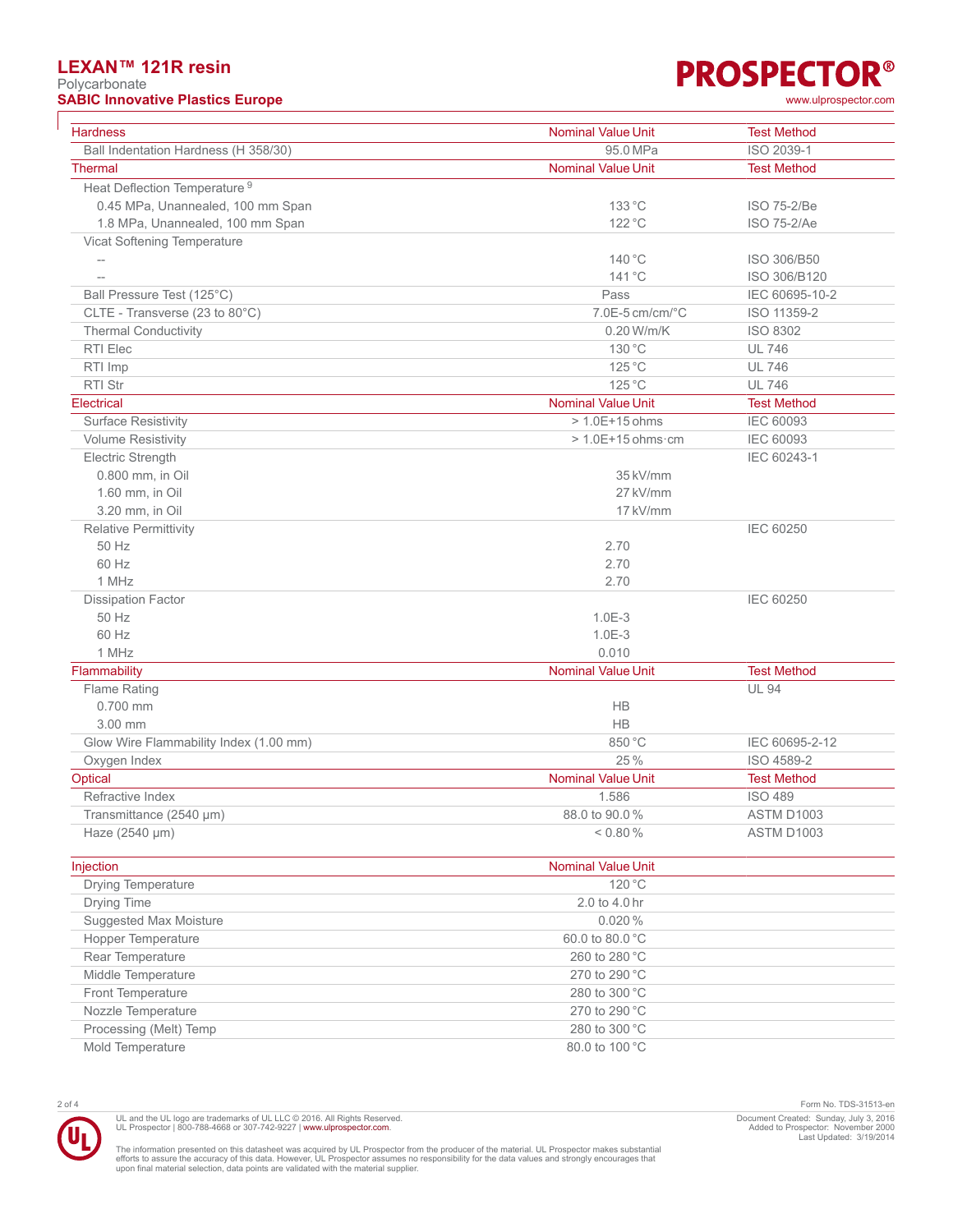#### **LEXAN™ 121R resin** Polycarbonate **SABIC Innovative Plastics Europe Contract Contract Contract Contract Contract Contract Contract Contract Contract Contract Contract Contract Contract Contract Contract Contract Contract Contract Contract Contract Contra**

#### **Notes**

<sup>1</sup> These links provide you with access to supplier literature. We work hard to keep them up to date; however you may find the most current literature from the supplier.

<sup>2</sup> A UL Yellow Card contains UL-verified flammability and electrical characteristics. UL Prospector continually works to link Yellow Cards to individual plastic materials in Prospector, however this list may not include all of the appropriate links. It is important that you verify the association between these Yellow Cards and the plastic material found in Prospector. For a complete listing of Yellow Cards, visit the UL Yellow Card Search.

 $3$  Typical properties: these are not to be construed as specifications.

- 4 Tensile Bar
- 5 2.0 mm/min
- <sup>6</sup> Yield
- 7 80\*10\*3 sp=62mm
- 8 80\*10\*3
- <sup>9</sup> 120\*10\*4 mm



The information presented on this datasheet was acquired by UL Prospector from the producer of the material. UL Prospector makes substantial<br>efforts to assure the accuracy of this data. However, UL Prospector assumes no re

3 of 4 Form No. TDS-31513-en Document Created: Sunday, July 3, 2016 Added to Prospector: November 2000 Last Updated: 3/19/2014